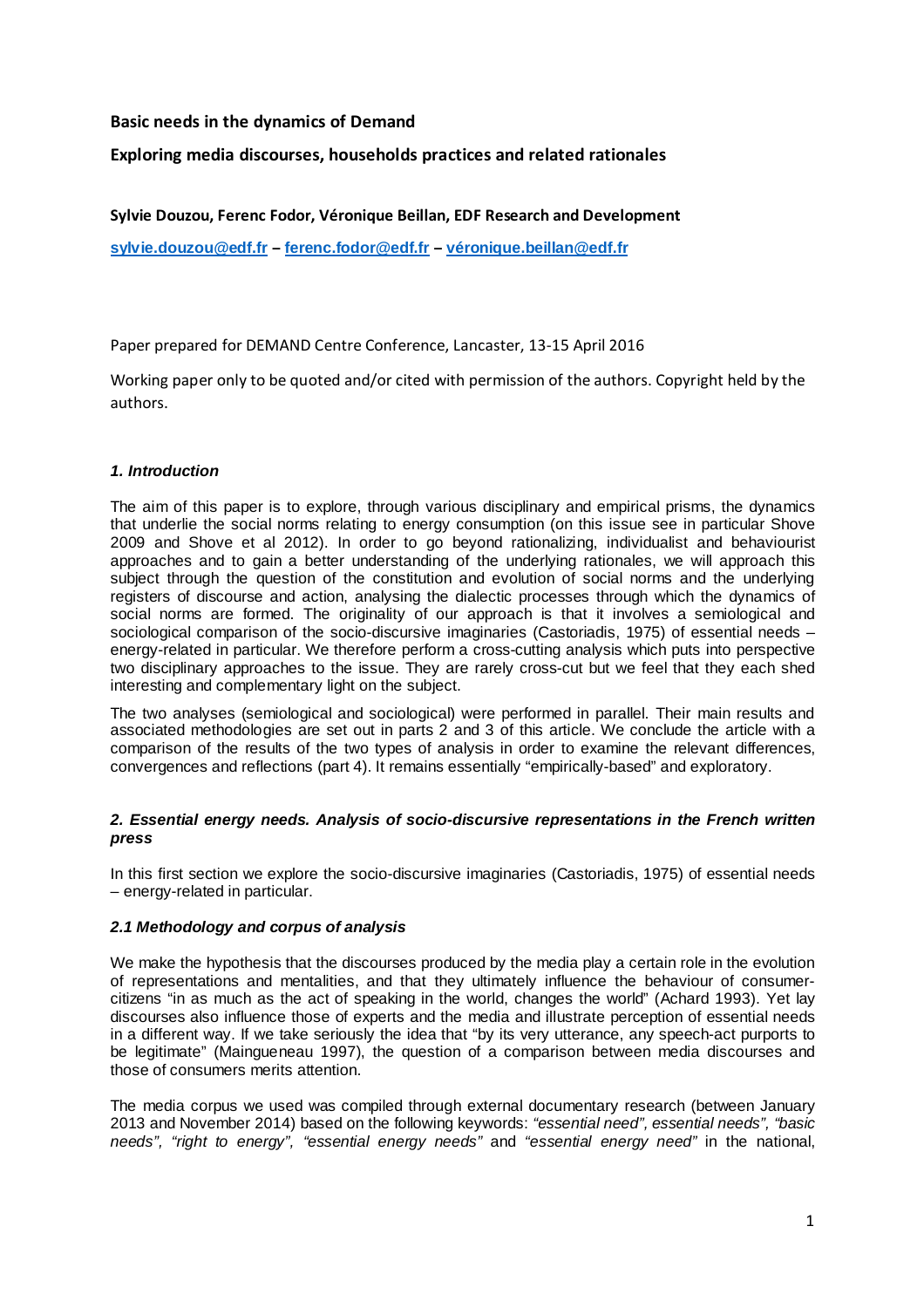regional and economic/financial press<sup>1</sup>. This corpus produced just 24 pertinent articles (only 5 of which highlighted a concrete link between "essential needs" and "energy consumption")<sup>2</sup>.

### **2.2 The notion of "essential needs": needs fundamental to an individual's well-being and proper to the fulfilment of social relationships**

Regarding the concept if "essential needs" (taken in the broadest sense), several articles in the French media corpus demonstrated that this notion is embedded in multiple and varied discourses. The latter deal just as much with matters relating to the family and education, as with political (sometimes almost philosophical) thinking on ways of running the country, alternative avenues for economic development (an economy of needs), or the theme of well-being and social progress and their impact on economic performance<sup>3</sup>. Media discourse is characterised by a high level of intellectualization of its message. The articles' understanding of the notion of essential needs is embedded in a *broad sphere* which structures a very strong relationship between the individual and Society. Essential need immediately comes across not just as a founding principle of our personal fulfilment, but also as a *determining* factor in an individual's harmonious social relationships.

The social link dimension is so strong that it is expressed as a new essential need: that of connection between individuals (NICT). The satisfaction of the essential needs of human beings thus appears to be the determining factor for fulfilled and properly performing societies, including on an economic level. Several articles even mention the emergence, with the arrival of the internet and NICTs, of a new need, even more fundamental than the physiological need: that of connection between individuals.

#### **2.3 The essential need for energy: a vested right that is not contested (and which is therefore seldom substantiated or explained)**

If we focus our analyses on the issue of energy in the media corpus, the essential need to have access to energy is essentially referred to as a right which is vested, asserted and reasserted as such; it is not contested, but nor is it completely clear what it comprises (the satisfaction of global demand? That of ordinary everyday household consumption? Guaranteed access to essential services?). So when energy is stated to be an essential need, it appears as one of the elements in an *indicative list* (water, energy, housing, healthcare, etc.), without giving rise to an additional discussion or specification. It is true that several articles question government policies which affect public services and thus the capacity of the poorest populations to meet certain fundamental and universal needs. But in this case it is not the notion of an essential energy need which is substantiated, specified, or discussed; it is the country's mode of governance in relation to the management of essential needs (including access to energy) that is called into question.

These media discourses are part of a dual register which we will now set out.

## **2.3.1 The register relating to poverty and social injustice**

l

Even though very few articles tackle "essential energy need" head-on, in France this notion would seem to be immediately associated with the idea of a precarious and dysfunctional social situation, and thus to implicitly or explicitly relate to guaranteed access for everyone to a basic service essential for "survival"<sup>4</sup> . Quantitatively speaking, the articles which most explicitly mention this notion of essential energy need tend to be articles written in the so-called left-wing media (l'Humanité, Libération …). They thus embed the debate within a highly "political/politicised" framework, linking the

<sup>&</sup>lt;sup>1</sup> Le Monde, L'Humanité, Alternatives Economiques, Le Figaro.fr, La Tribune, Le Parisien, Les Echos, L'Alsace, Libération, Aujourd'hui en France, L'Opinion, L'Humanité.

<sup>2</sup> The use of additional and more varied keywords such as *fuel poverty* or *energy prices* would certainly have allowed us to have a larger corpus but in this particular study we deliberately chose to restrict the choice to keywords which refer specifically to the concept of *essential need*.

<sup>3</sup> *L'innovation sociale, au service du bien-être*, Alternatives économiques, Juin 2013, *L'économie sociale et solidaire, une autre mondialisation*, Libération, 11.11.2013, *De nouveaux objectifs pour le développement*, Les Echos, 03.10.2013, *Enfin, la France va reconnaitre la contribution des entreprises sociales à l'économie !*, La Tribune, 05.08.2013.

<sup>4</sup> *Comment lutter à la fois contre la pauvreté et le changement climatique*, La Tribune, 13.08.2014, *Les inégalités de revenus n'affectent pas que les pauvres*, Libération, 18.10.2013, *Précarité. Lutter contre la pauvreté passe par un combat pour l'accès aux droits. En finir avec les idées fausses*, L'Alsace, 15.10.2013.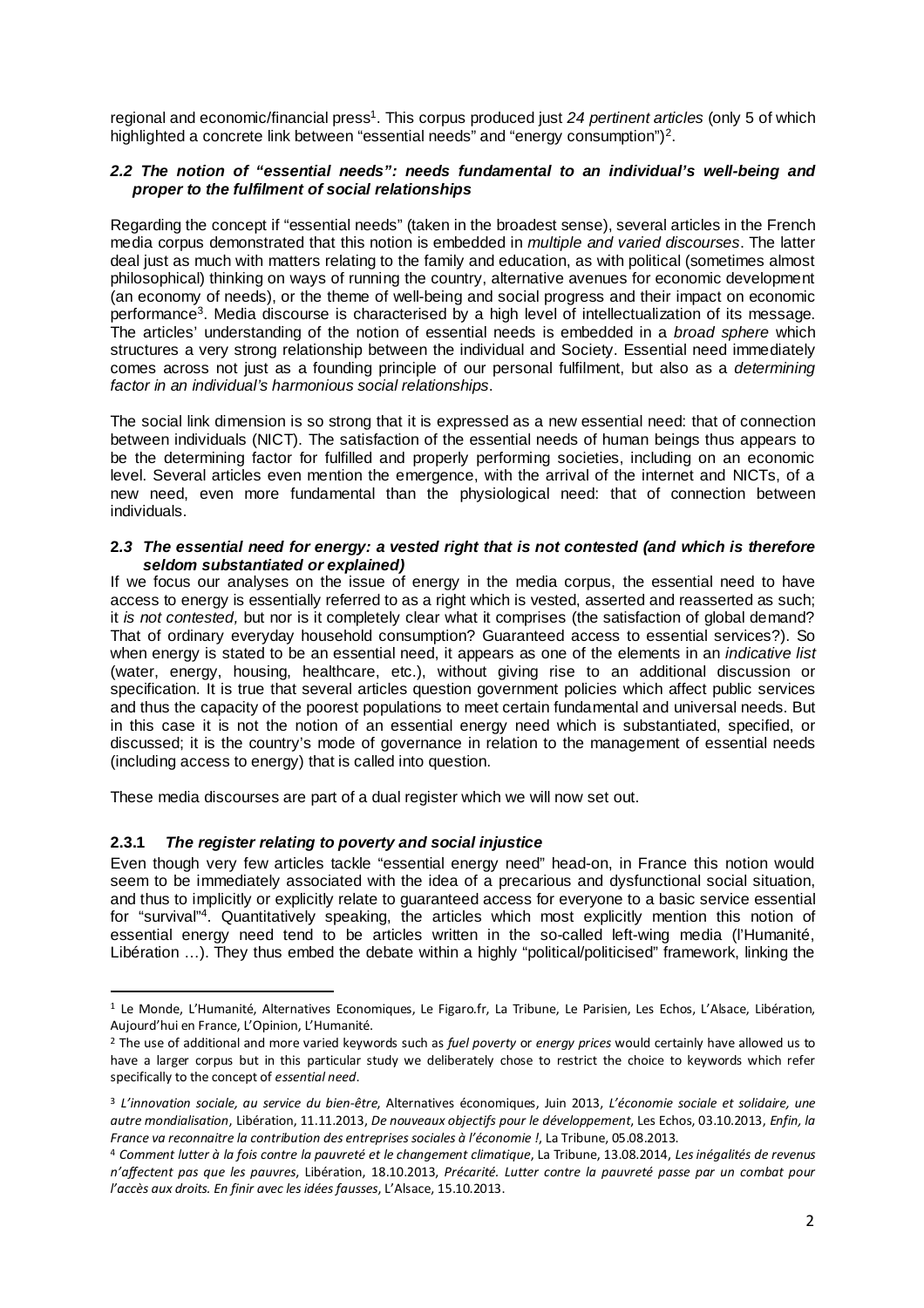idea of an essential energy need to a form of social struggle. Indeed, a number of articles in the corpus clearly include substantive reflections (by researchers, intellectuals, philosophers, etc.) on "social progress" (its benefits in absolute terms and its impact on a country's economic performance), or on a denunciation of inequalities. Implicitly it would seem that in France the issue of essential energy needs has more to do with an ideological approach or a somewhat humanist vision of the world and of society, than with a pragmatic and utilitarian/utilitarist approach to the notion of needs (as would appear to be the case in another study on the British media<sup>5</sup>). The *ideological aspect* of media discourses is a powerful one, imprinting the idea of a far more "charged" notion (emotionally and symbolically) than would seem to be the case in Great Britain.

## 2.3.2 **The register of change and of (the need for) renewal**

At the same time, other articles<sup>6</sup> focus their headlines on the end of previous models (economic or societal), or even on their failure, and on the idea of an expected or hoped-for renewal. The idea is thus also that in order to take account of essential needs, it is necessary to introduce an *alternative* to classic models of society which have had their day, and that this alternative is part of a (social) innovation or even "revolution".

#### **-** The actors concerned

In this transformation of society, described as a necessity, the role of the State, of the government (and more generally of the powers that be) would of course appear to be a major one, but the articles underline just as much its role as a brake, as its role as a driving force for change. According to several of the articles, the State is not (or is no longer) performing its primary task: that of ensuring that the essential needs of its citizens are met and of making sure that inequalities are done away with. These discourses illustrate the defiance - not only towards policies but also towards the media that we find in several opinion polls and studies.

#### - Solutions which come mainly from civil society

The articles also underline the extent to which change is already underway - creative, inventive and  $d$ ynamic – through social innovators, the new generation and new forms of cooperation. It is solely from the depths of civil society that change would appear to be emerging. Innovation, social networks and platforms are all elements which illustrate the social dynamic that drives technological innovation – digitalization of the economy in particular.

## **2.4 Conclusion on the media**

 $\overline{a}$ 

All in all, there is an essential need for energy which, in France, is embedded in the notion of solidarity and of a universal and continuous access guaranteed for all: the new essential need to connect to digital services (internet, mobile phone networks, etc.) effectively implies guaranteed permanent access to energy. We will now look at how individuals express their essential energy needs.

#### **3. Essential energy needs as expressed by individuals: a qualitative study of energy-related practices and trade-offs**

Our case study derives from the ENERGYHAB<sup>7</sup> collaborative project within which a set of complementary methods was used to collect various types of data: quantitative survey (2000 households), qualitative study (60 interviews, 21 of which are analysed here), diaries and monitored data. We were mainly involved in the qualitative part of the project, based on observation (semistructured interviews all conducted in people's homes) looking at the way(s) people live and analyse their daily practices, underlying representations and logics of action<sup>8</sup>.

<sup>5</sup> Neil Simcock*, Exploring discourses of 'necessary' energy use in the UK media: implications for demand-side policy and governance*, DEMAND Centre, Lancaster University.

<sup>6</sup> *Pour un nouveau modèle français*, Le Monde, 04.01.2013, *Le monde qui s'écroule aujourd'hui sous nos yeux est le produit d'un modèle économique éprouvé*, L'Humanité, 25.01.2013, *Surmonter la crise politique grâce à une économie de la gratuité*, Les Echos, 17.09.2014.

<sup>&</sup>lt;sup>7</sup> ENERGYHAB – Energy Consumption, from home to city – social, technical and economic aspects". This four-year project was conducted in partnership with the UMR CNRS- LAVUE and the CSTB. It was funded by the French National Research Agency (ANR).

<sup>&</sup>lt;sup>8</sup> Main themes covered regarding representations and uses related to energy consumption: domestic activities and related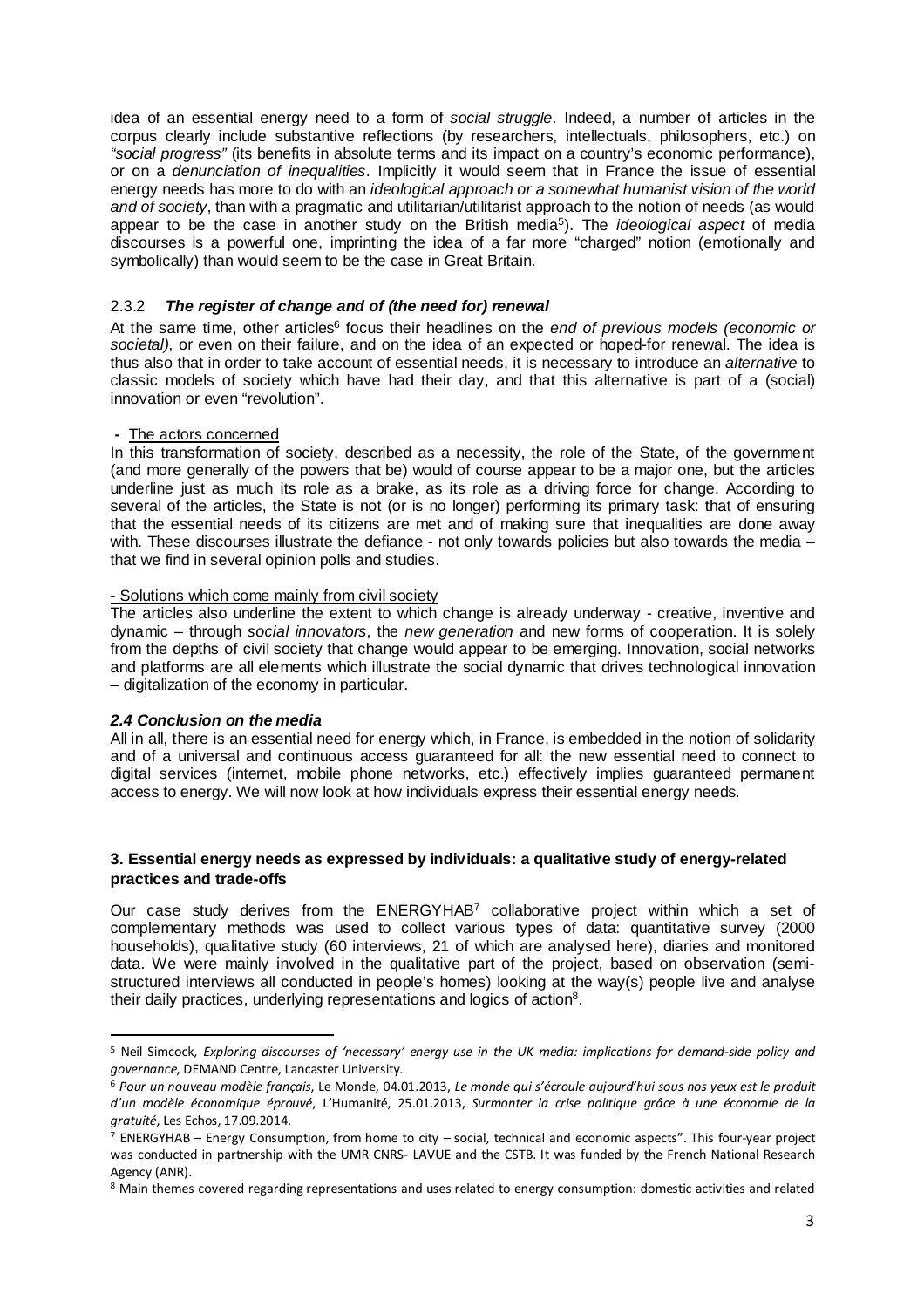## **3.1 Methodology and constitution of the corpus**

In order to put the analysis of media discourses into perspective with regard to the expression of essential needs as expressed by the interviewed households, we performed a tailor-made secondary analysis. Our choice in this paper was to extract a qualitative sub-sample of twenty-two households living in various areas of the Greater Paris region<sup>9</sup> interviewed throughout 2011 (average interview duration: 1:30), and to focus on the lower-income middle class in order to better 'capture' the notion of essential needs briefly described below:

- Single women with (7) or without (4) children, active (8) or retired (3)
- Single men with (2) or without (2) children, active (2) or retired (2)
- Couples with (5) or without (2) children, active (6) or retired (1)
- Household income:  $X \le 1700$  euros/month (11) and  $X > 1700$  /  $\le 2200$  euro/months (11) (which is often the case of persons who have experienced a change in situation leading to a loss of income (losing a job, retiring, separation, blended families, for example).

One pitfall of the secondary analysis is that the initial interviews were not conducted for the specific purpose that interests us here (for example, there was no direct question concerning their essential needs, even though in some cases the interviewees "spontaneously" mentioned this aspect). We nevertheless made the hypothesis that the initial study covered a sufficiently broad range of aspects for us to be able, with the appropriate methodology (Kaufmann, 2004), to bring out the explicit or implicit discourse on essential needs. To achieve this, after a "broad" analysis of the content of the interviews and with an indirect interpretation of the notion of need (which is identified as obvious, necessary or "out of reach", a series of dimensions and needs came to light; these were organised into 4 main themes, which as we will see later on are in various respects often interwoven: having a home; having food; being mobile; being connected.

## **3.2 Essential needs in four broadly interwoven fields: having a home; having food; being mobile; being connected**

As we will see in this section, on certain points the results of the analysis of the interviews with the households are similar to those found in the media discourse analysis, even if they are not expressed in the same way.

For the interviewees, having a home, having one's own domestic space (more often than not rented) is vital – an essential and undeniable requirement. Not having a "place to call home" is unthinkable. Similarly, access to running water in the home is part and parcel of everyday habits and routines; people rarely mention this aspect and when they do it is as something obvious, as Kaufmann (1992) notably pointed out in relation to the activity of ironing sheets. It follows that the essential needs expressed during the course of the interviews shifted from the capacity to find a home, towards the notion of "feeling minimally content at home" and, at the same time, towards the resources/equipment required to fulfil this desire.

## **3.2.1 Housing: well-being at home**

A range of equipment linked to a material culture that remains dominant would appear to impose itself on the households interviewed. These appliances/equipment are fairly unanimously considered to relate to essential needs, because they constitute the condition allowing one to feel "content at home". They are characterised by the fact of being transverse to the accomplishment of various domestic activities.

l

appliances/equipment; activities taking place in the home; mobility and links with the region; the temporality of these activities and the appliances/equipment used; how appliances/equipment are used (heating, cooking, lighting, leisure and communication); attention paid to energy and water consumption and to sorting waste; perception of housing comfort; the ecological issue and political and institutional messages encouraging greater restraint.

<sup>&</sup>lt;sup>9</sup> Région Ile-de-France.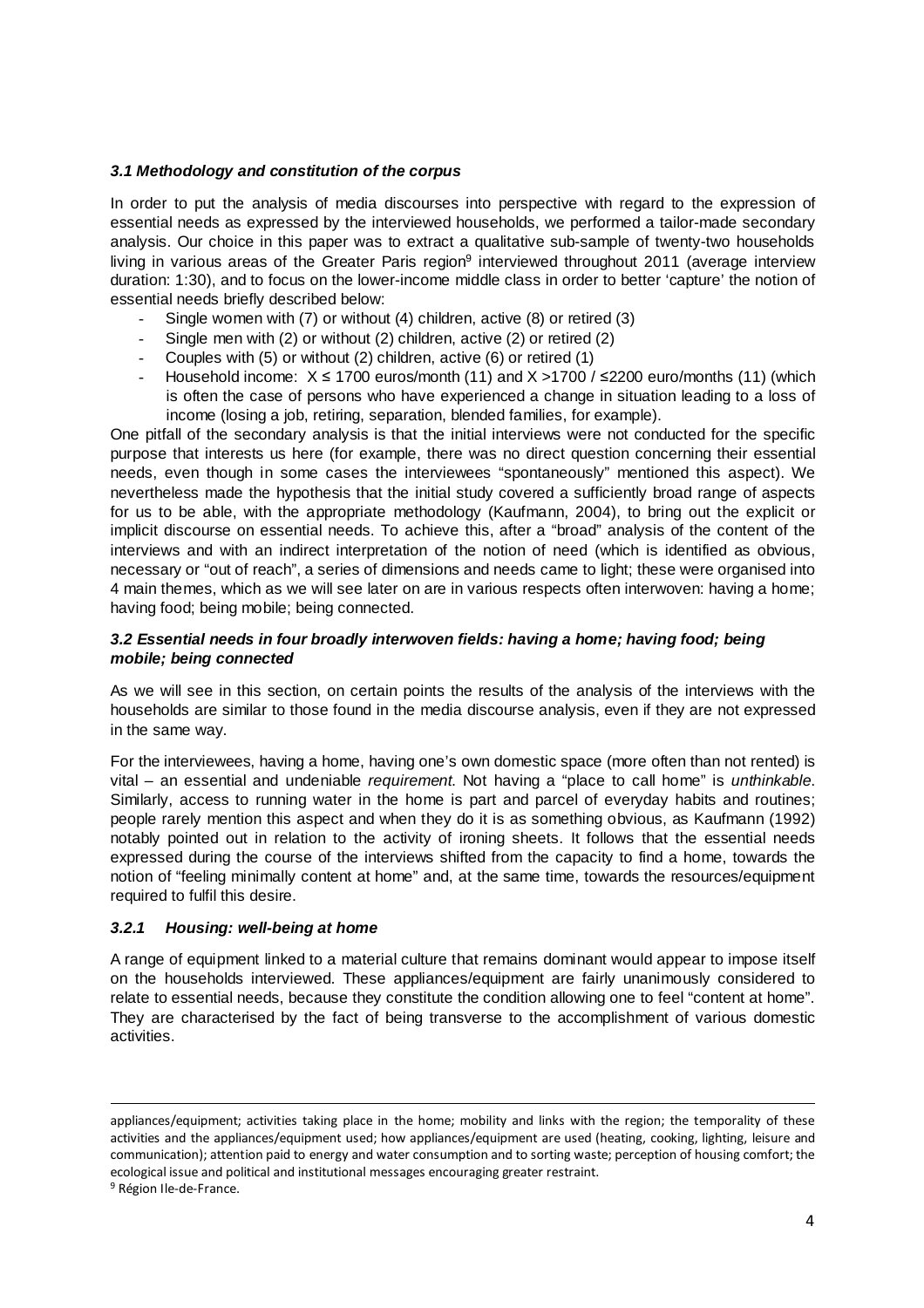First we find infrastructures and appliances/equipment relating to the need for light (windows, "welloriented home" and artificial daylight) and, unsurprisingly, to the need for warmth: access to a heating system, albeit expressed in varying manners (the minimal temperatures mentioned varied from 17° to more than 22°C). This said, light and heating were the objects of almost constant attention and were most often mentioned in terms of regulation that were particularly noticeable in situations of rupture ("we'll put the heating on later, in the Autumn. We'll turn it off earlier /…/ A while back it was cold, but we didn't put it back on. Back in the day maybe we'd have put it back on. Sometimes it lasts longer, when it lasts for a fortnight, maybe we'd have put it back on then". Woman who had lost her job, in couple, one child).

Additionally, we should underline the fundamental and non-negotiable attitude expressed in relation to appliances/equipment which make it possible to *create an atmosphere*, especially a *sound* (and in some cases visual) environment. This generally involves equipment which provides access to music, to the news (TV, radio, Hi-fi, MP3, computer for streaming, etc.), which fairly systematically takes place at the same time as other activities often referred to as "main" activities (for example, cooking, working, washing, washing clothes, supervising the children's homework, reading/writing one's mail). For the interviewees, the use of such equipment creates a sort of continuous presence; the appliances become companions that can be mobilised in all circumstances and at any time, and at the same time they represent a *virtual link with the world* and help avoid the dreaded risk of social isolation. Unlike lighting and heating, use of these appliances is almost never restricted.

On the other hand, another set of electrical equipment is considered to be more or less useful, or of secondary importance: people can easily do without them, do not buy them, do not renew them when they stop working; and when people do have them, they are rarely used and are deemed to be only of minor interest. This is particularly the case of microwave ovens, dishwashers and clothes dryers. Air conditioning was never mentioned among the needs of the study population. Some appliances are used to their fullest extent, for all their diverse functions, whilst others are under-used. Let us take the example of the microwave oven: it can be used to cook, defrost or reheat food, yet it is only mentioned in the interviews for its reheating/defrosting functions, never for cooking. On the other hand, cooking as a practice would seem to enrol groups of technical objects that allow people to link up socially (TV, computer, radio, etc.). In fact, in most cases when people are cooking, the computer, the radio or the TV are more often called upon than the microwave – they are appliances which "accompany" the activity.

# **3.2.2. Being connected: using ICTs, a need that has become essential in order to be part of the system, with a use that is pretty much non-negotiable**

Unlike microwave ovens, ICTs are often overused, with people putting them to a wide variety of uses for example computers have become an alternative to televisions. They are a support for an increasing number of activities: office work, the internet, video conversations (Skype), listening to the radio, watching television, camera, alarm clock – they are thus subject to the inventiveness of the individual.

Communication and information technologies would indeed seem to be at the very heart of the daily essential domestic needs that were expressed. Energy uses in these fields of activity (leisure as well as work) are therefore not very or not at all restricted, although the interviewees recognised that these types of leisure (and sometimes work-related) facilities are usually quite energy-consuming. Their use is thus an assumed consumption, a choice claimed as a source of convenience and pleasure, rooted in a logic of compensation from the register of deprivation.

In addition, these types of equipment are on the increase and their dynamic of use dynamic is becoming increasingly individualised<sup>10</sup> because they have become essential in terms of social inclusion, particularly when it comes to doing homework, searching for information, working at home or looking for a job<sup>11</sup>. They are also the object of a marked generational effect (highly differentiated uses).

l

<sup>10</sup> *"Ah yes, we are three, we have three computers! Ah yes, I think that we're really starting to get addicted to electronics, really."* (women, in couple, one teen-ager).

 $11$  "I've got the Freebox. I have a cell phone since I became unemployed. My husband has a cell phone, but he hasn't had it for very long. He has a cell phone, but only since 2006." (*W*oman who had lost her job, in couple, one child).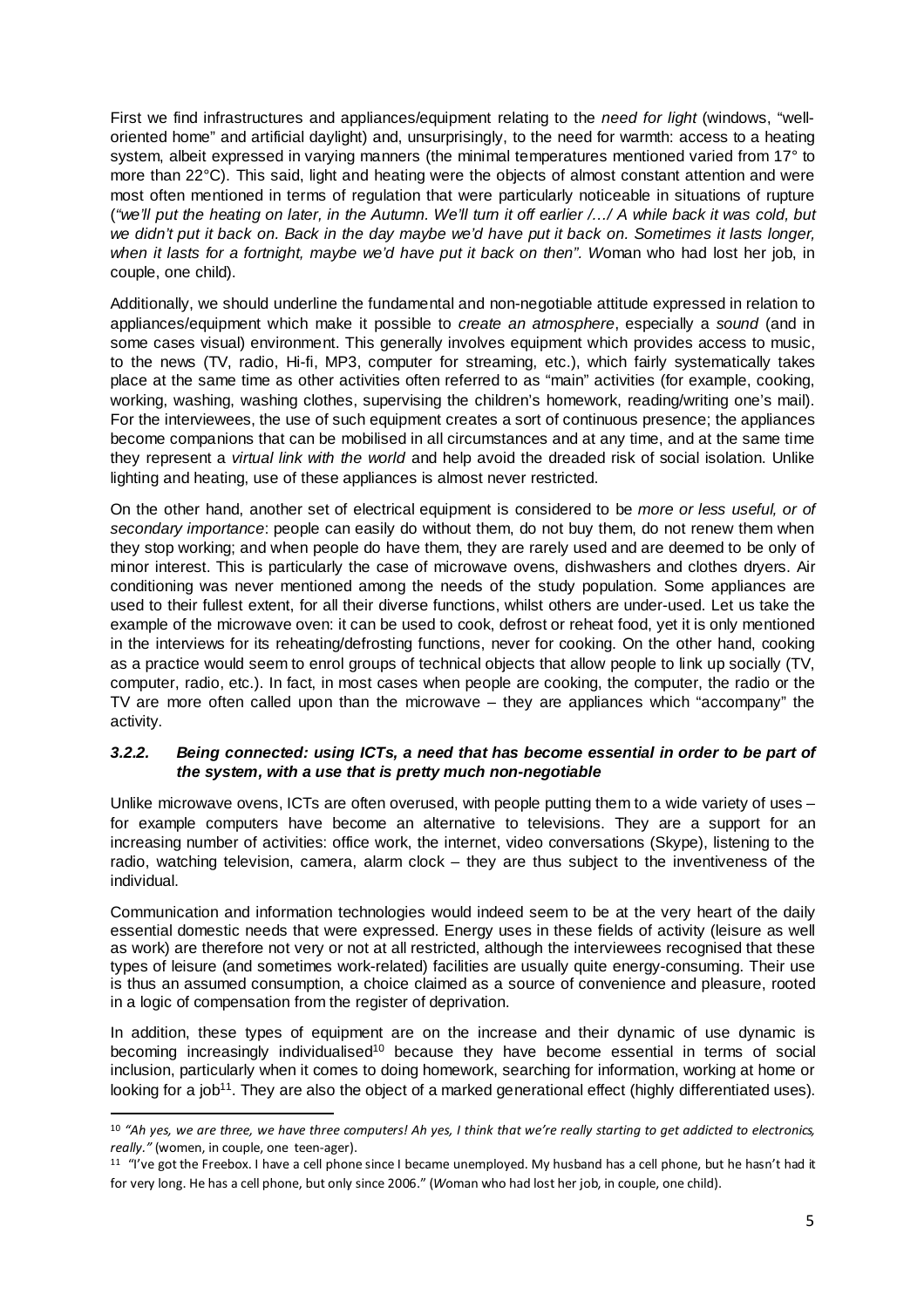# **3.2.3 Eating well and healthily on a limited budget**

Very significant trade-offs are made in this area, and they come in a variety of modalities: cooking with fresh produce rather than buying ready-made meals, cooking in the oven rather than in the microwave (so that dishes can be slow-cooked; "proper cooking"), buying fruit and vegetables at the market and keeping supermarket shopping for so-called "basic" products (washing powder, etc.).

On the other hand, organic food sold in shops is generally considered to be financially out of reach ("organic products are easily 20% more expensive than standard food", "as far as organic food is concerned, we've tried, but financially speaking it's just not possible") or outside confidence limits (scepticism towards something considered to be a "passing fad" or a "commercial rip-off"). This said, where possible, people use their own resources and develop their own capacities to act (the notion of "capabilities", Sen, 1985): they create their own vegetable plot and eat what they produce (grown in the garden or on the balcony) or what is given by the family, neighbours or friends.

## **3.2.4 Being mobile: using the car, an ambivalent need that is essential and non-negotiable for some; or entirely secondary for others**

As might be expected (Massot and Orfeuil, 2005; Desjardins and Mettéal, 2012), opinions are split on whether one is obliged to use a car, depending on the region where the interviewees live, its characteristics and its layout in terms of infrastructures and access to services (leisure activities, shopping, trips to school, commuting). Generally speaking, the Parisian interviewees (Paris and inner suburbs) use public transport and the inhabitants of the outer suburbs own one or two cars – an expense they feel to be obligatory ("well, if you don't have a car, you're in trouble, you can't do anything"). In the outer suburbs, the interviewees made a strong connection between car/eating well/health when on a restricted budget: you go by car to the big supermarket which is the cheapest but which is furthest from home, to buy goods that are non-perishable, or in large quantities, which then allows you to continue to buy fresh produce from your market which is nearby but more expensive. The trade-off is also made – particularly during long commutes on public transport – in terms of time saved and tiredness. In all cases (and despite a sometimes expressed sensibility), clean cars (electric) remain financially inaccessible, even if they are desired. On the other hand, cars which are considered to be an essential need are often old second-hand cars, sometimes diesel (less expensive than petrol in France). Finally (although we cannot go into further detail in this short article) what the interviewees said, and the structuring role of several policy areas, would seem to fit in with "the cargo function of the car" identified by Mattioli et al (2015).

## **3.2.5 The actors and the system**

Not only the media and so called formal experts but also the households interviewed expressed their own views about "How the system works". Their expression is translated mainly through a register of defiance. Most of the interviewed households actually expressed a certain lack of confidence not only towards commercial or industrial discourses but also towards institutional ones (among others … media and political discourses). They felt that the latter are not always coherent and they considered that public institutions do not show "exemplary behaviour" (i.e. they do not themselves act in a way that is coherent with what they advocate for others).

This observed defiance towards "formal" experts has implications for households and the ways they mobilize resources to make choices in their daily lives in order to avoid potentially contradictory situations and rationalities. Households then use their own social and cultural capital and update it  $$ more or less consciously – by mobilising various resources in which they trust (e.g. their peers, family, social networks, neighbours … and themselves i.e. based on their own experiences and incorporated knowledge). As such, they demonstrate many more "capabilities" than the media seem to credit them with.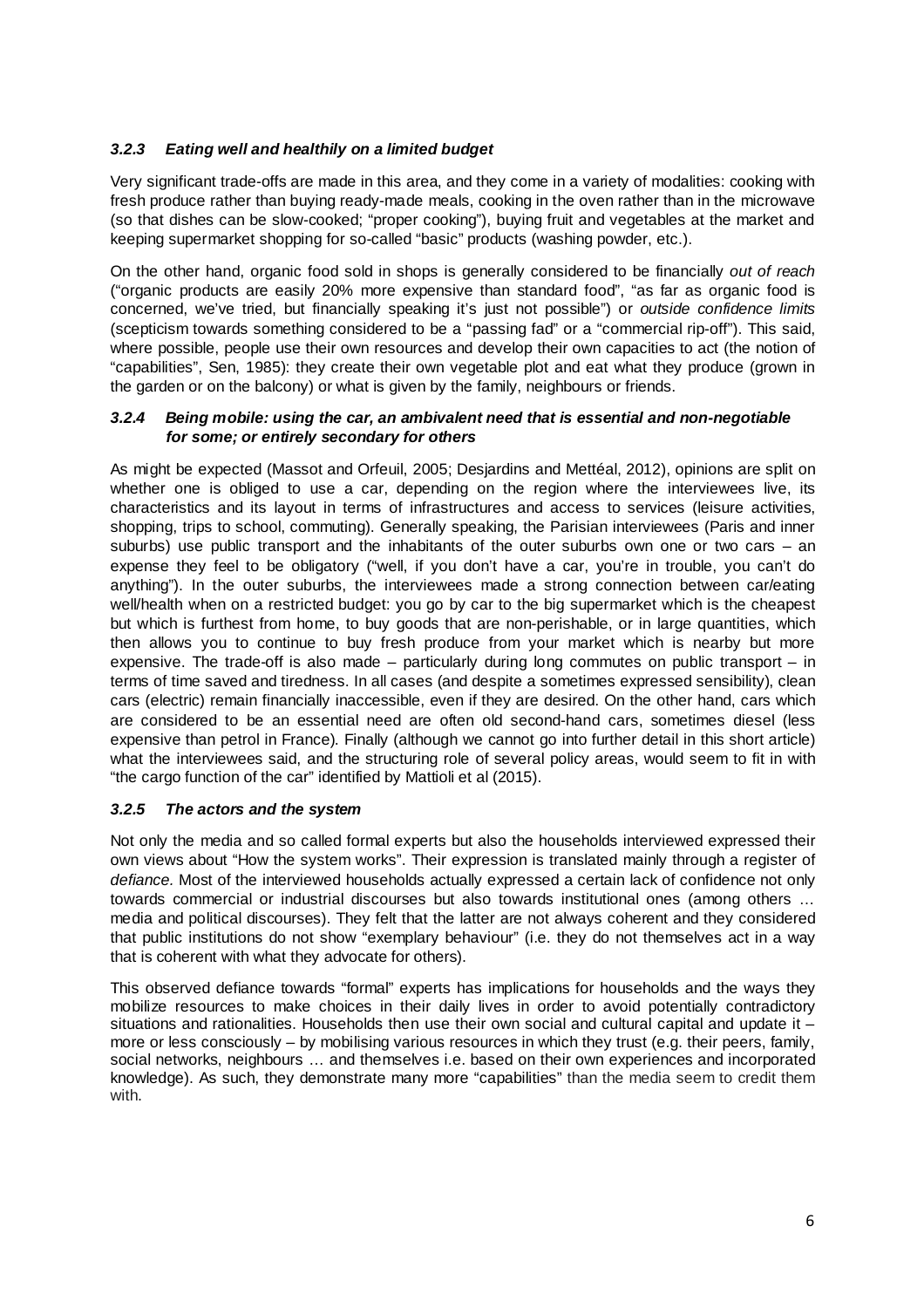# **3.3 Conclusion of the sociological section**

To conclude our case study, we must point out the generational effects which were identified in various areas of everyday life by the majority of the interviewees and which are in line with other works (Gram-Hanssen Kirsten, 2005, Gram-Hanssen Kirsten, 2011). They can be seen in the following comments: "as far as my daughter is concerned, we're behind the times because we don't have a microwave in the house" (Women, in couple, one girl teen-ager) or "So I get cross, because that annoys me, but on the other hand we can't really, I mean it's the way teenagers live nowadays isn't it? /…/ in the evening they've so much to tell one another! If that's the way they have to live, then I'll go along with that!" (Men, blended family, 3 teen-agers). We must also underline the importance of "treating oneself" even when one has a limited budget for essential needs. In effect, the interviewees often make concessions, on the condition that they can keep hold of some of their dreams in their everyday lives. For example: "I tend to read in bed every evening  $\ldots$  and yes, I have a ceiling light, with five little bulbs. It's not very economical, but there you go ..." (Men, single, two children) or another interviewee "I admit I didn't pay attention, I didn't look [at the prices]. But it's true that I needed a big screen for the computer that was my dream." (Men, single, no children). Finally, we must stress the convergence between our analysis and that made in parallel with focus groups in the UK as part of the DEMAND project (Simcock and Walker 2015).

## **4. Cross-cut views, differences and convergences from the analysis of our different corpuses**

When we put into perspective the analysis of the two types of corpus under consideration in the article (written press and interviews with households), we can immediately see a difference in tone in the way that essential energy needs are put into words. Media "staging" basically embeds social imaginaries (Castoriadis, 1975) in political socio-discursive arenas which are highly intellectualised or even philosophical and idealized. The comments are embedded in debates and thinking which are located at the level of society and its components. On the other hand, when we look at what the interviewees say, we see that the essential needs that they mention for the most part relate to a *pragmatic* register which is part of the *ordinary consumption* register and of *social DIY* (Javeau 2001, De Certeau 1980), the result of a set of minor arrangements and everyday trade-offs. We also see that households appear to be far more able to mobilise their *capabilities* (Sen, 1985) than the French press we analysed gives them credit for.

This said, in both types of corpus the notion of essential needs covers a wide spectrum ranging from housing/well-being at home, hygiene and health, to mobility and travel and even to the need for a certain level of harmony. Some equipment and practices are described as obvious, essential and nonnegotiable and are identified as not being discussed in the media corpus, or else as "acquired rights" in the interviews, but without people's discourses being politicised – unlike the media who focus on aspects of poverty and social injustice. Even if the registers of discourse are different, it is not a question of "two separate worlds": the circulation of discourses through the different spheres is identifiable and the mutual influences of expert and lay opinions are real. Updating them through the identification of different types of reformulation and re-appropriation (Authier-Revuz, 1995) could be the object of future analyses.

Furthermore, both analyses highlight a social dimension that is so strong that it is at root of a need which has become essential – that of connection between individuals, of their *inclusion* in the system and of the avoidance of social isolation (ICTs). For different reasons, NICTs have become vital basic pieces of equipment: to remain in contact with the outside world, to link up, but also to access the job market.

Finally, regarding methodology, working on essential needs means thinking about needs that are often highly incorporated and which have therefore been glossed over, and this is a methodological problem. How can we approach the ordinary and the inexpressible? Using what question: "What is an essential energy need?" or "What is energy for? We believe that the multidisciplinary work (in this case semiological and sociological) that we have done and which cross-cuts views of the same question, allows us:

to consolidate the results. As mentioned above, the results of our analysis which compared expert discourse with lay discourse, agree on a certain number of points;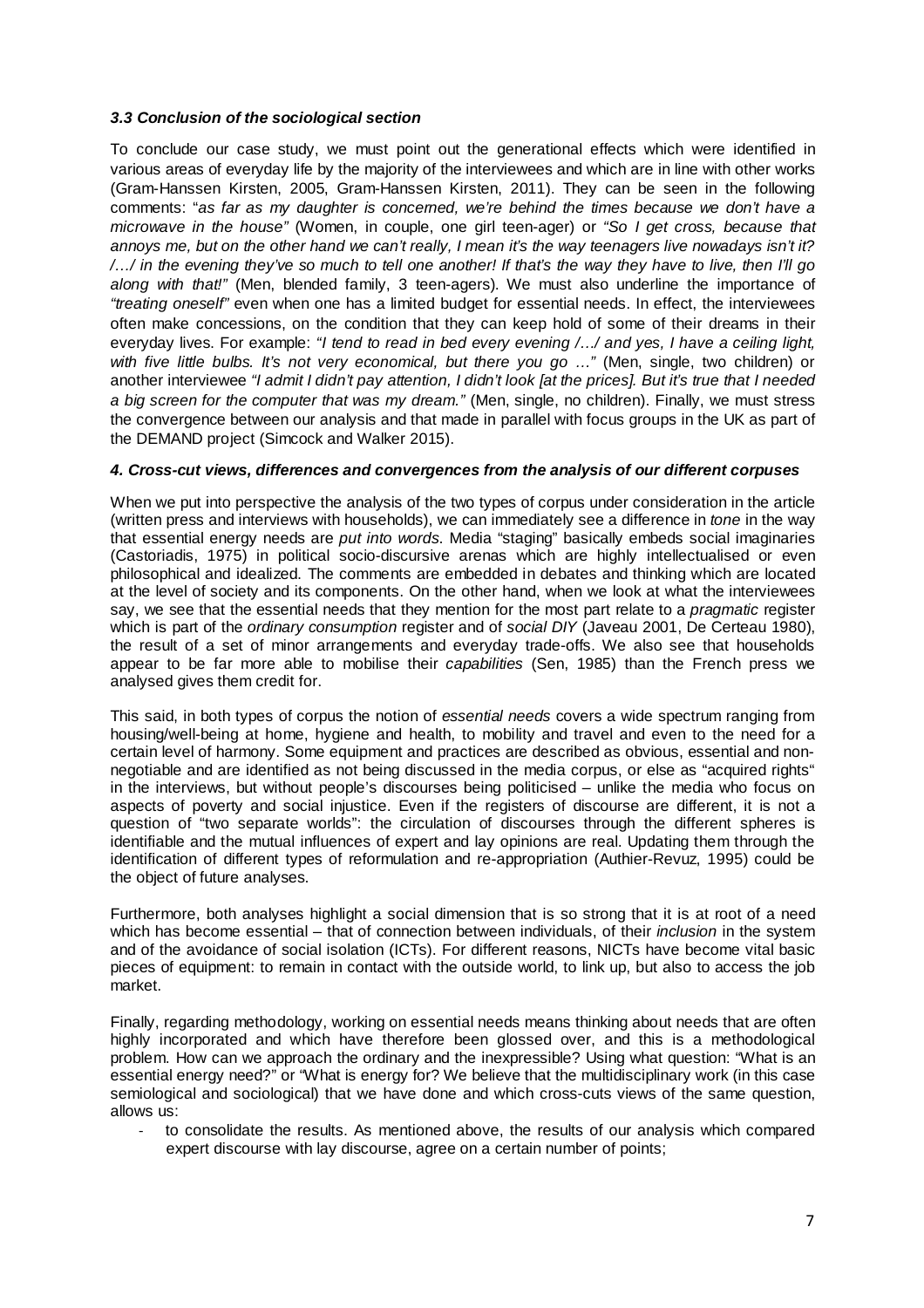- to decentre ourselves in order to "see something else". By decentring their point of view, analysts can see elements which they do not usually get to see and to ask themselves new questions;
- to assert with greater certainty the evolving tendencies of social norms identifiable in the different types of corpus analysed using tools and methods from the disciplines mobilised.